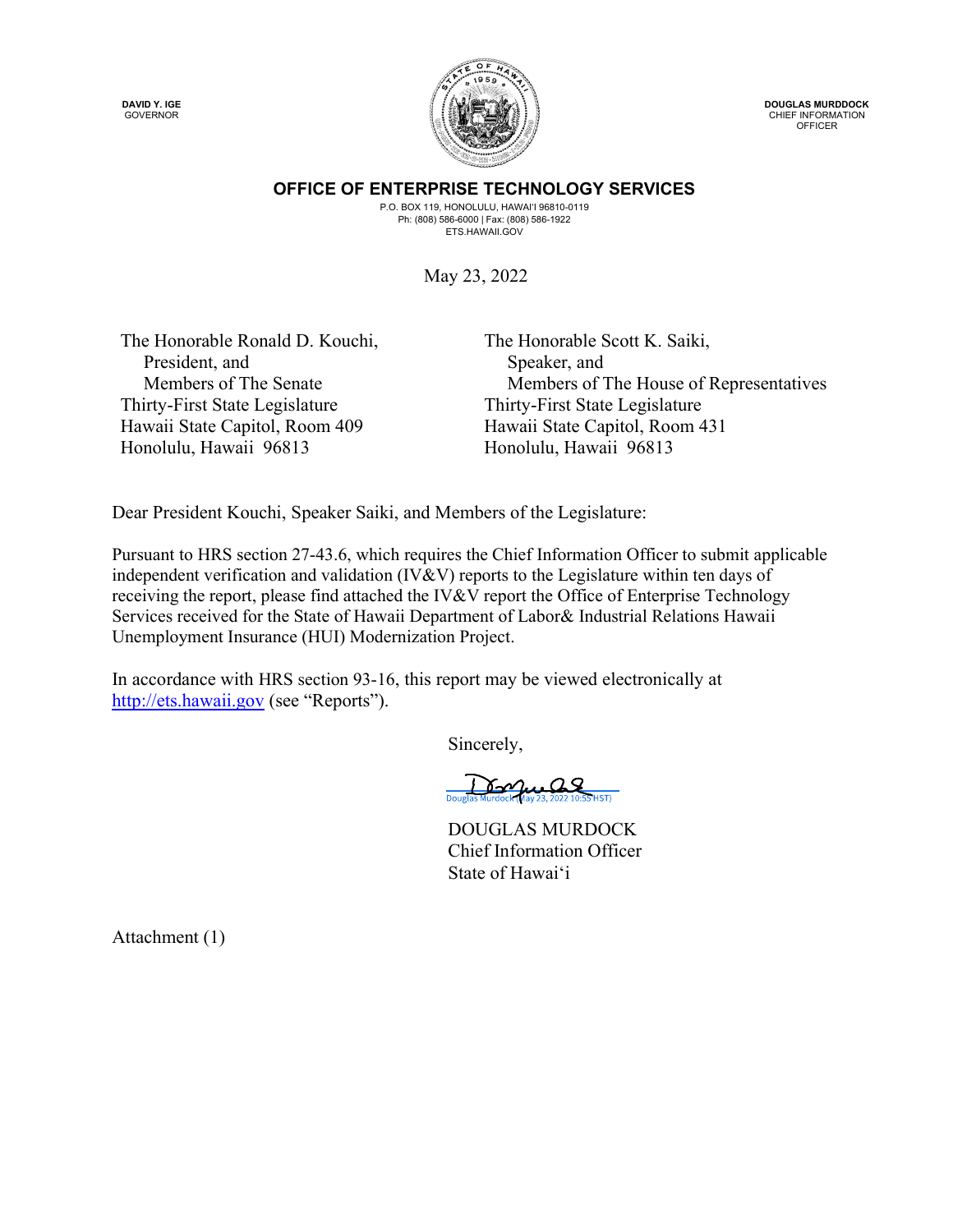

## **Hawaii Unemployment Insurance Modernization (HUI Mod) Project**

**Department of Labor and Industrial Relations (DLIR)**

IV&V Special Assessment Report – **Final**

*Draft Submitted: 4/20/2022 Final Submitted: 4/29/2022*



Solutions that Matter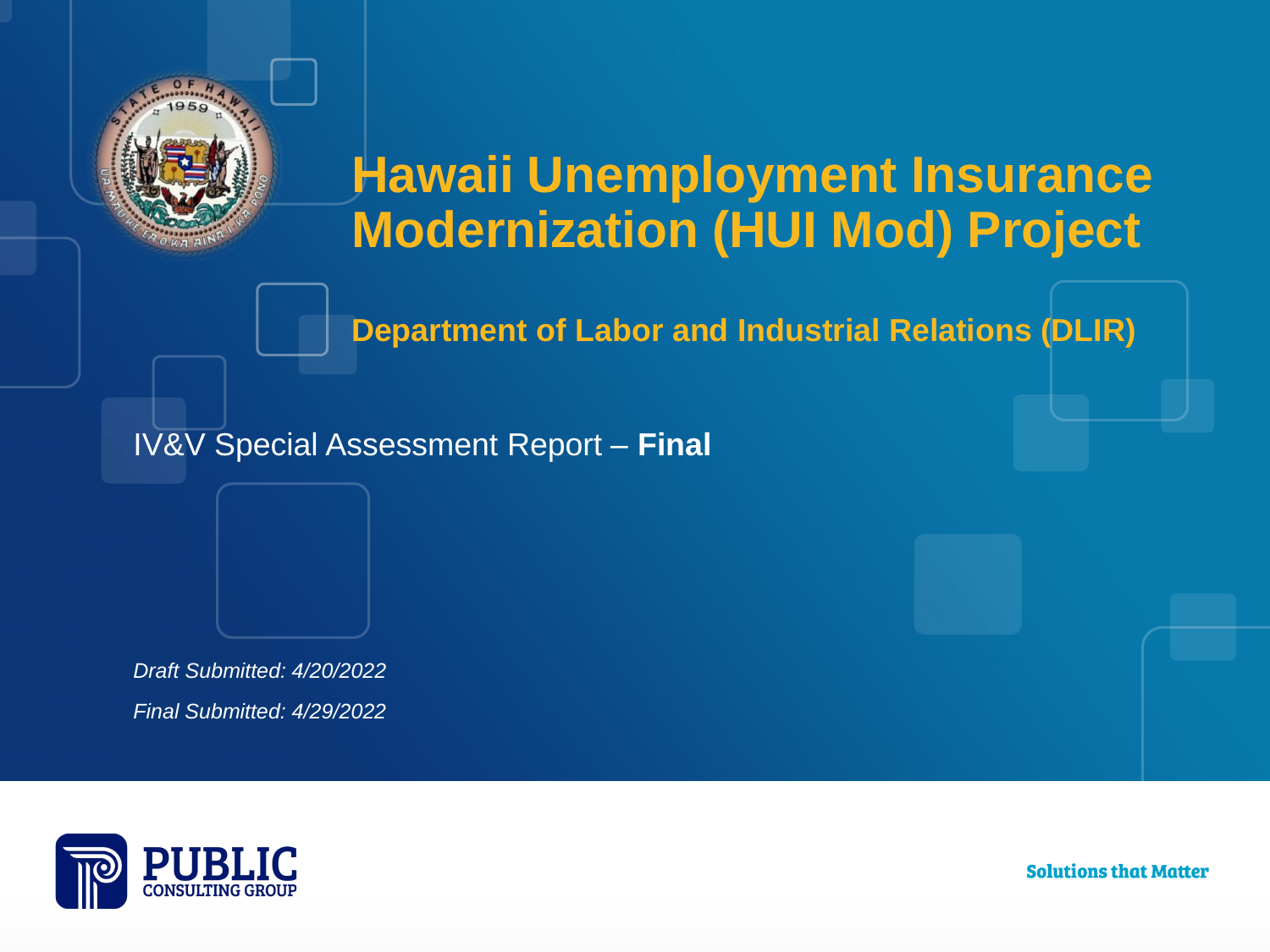PCG provides independent verification and validation (IV&V) services for the HUI Mod Project. In this role, we independently assess the Project on a monthly basis across eight (8) key project categories to determine risks and issues as well as recommendations to mitigate those findings. This special assessment focuses on overall project health and identifies the most critical findings to determine project viability. The Project has been challenged by several issues since its inception, and despite attempts by the system integration vendor to overcome these challenges, the Project remains behind schedule. PCG's assessment is that the Project is currently in a **RED** status and requires executive management intervention. Below we have documented the top five (5) critical risk areas to the Project:

#### **1) Poor Resource Management and Coordination by the System Integrator**

- A lack of coordination between the system integrator Solid State Operations (SSO) and their software vendor, Netacent, has consistently contributed to delays across project activities. This has affected all project workstreams and resulted in an untenable project schedule. While SSO is responsible for Project Management and coordination activities, Netacent is involved in development and testing activities for the Project. To ensure a successful implementation, SSO and Netacent should work in tandem, as there are dependencies between activities to be completed by the two companies.
- Vendor resource management has not been able to meet the Project's needs, with the limited availability of resources from SSO and Netacent having an impact on the project schedule. The system integrator has had to onboard and replace three (3) project managers in less than a year, leading to a lack of understanding and context as well as rework for the Project as each new project manager comes up to speed on activities.
- Resources from Netacent are involved in development and testing activities. However, there is limited clarity to their availability and participation, as they do not participate in project meetings or share status updates on their work.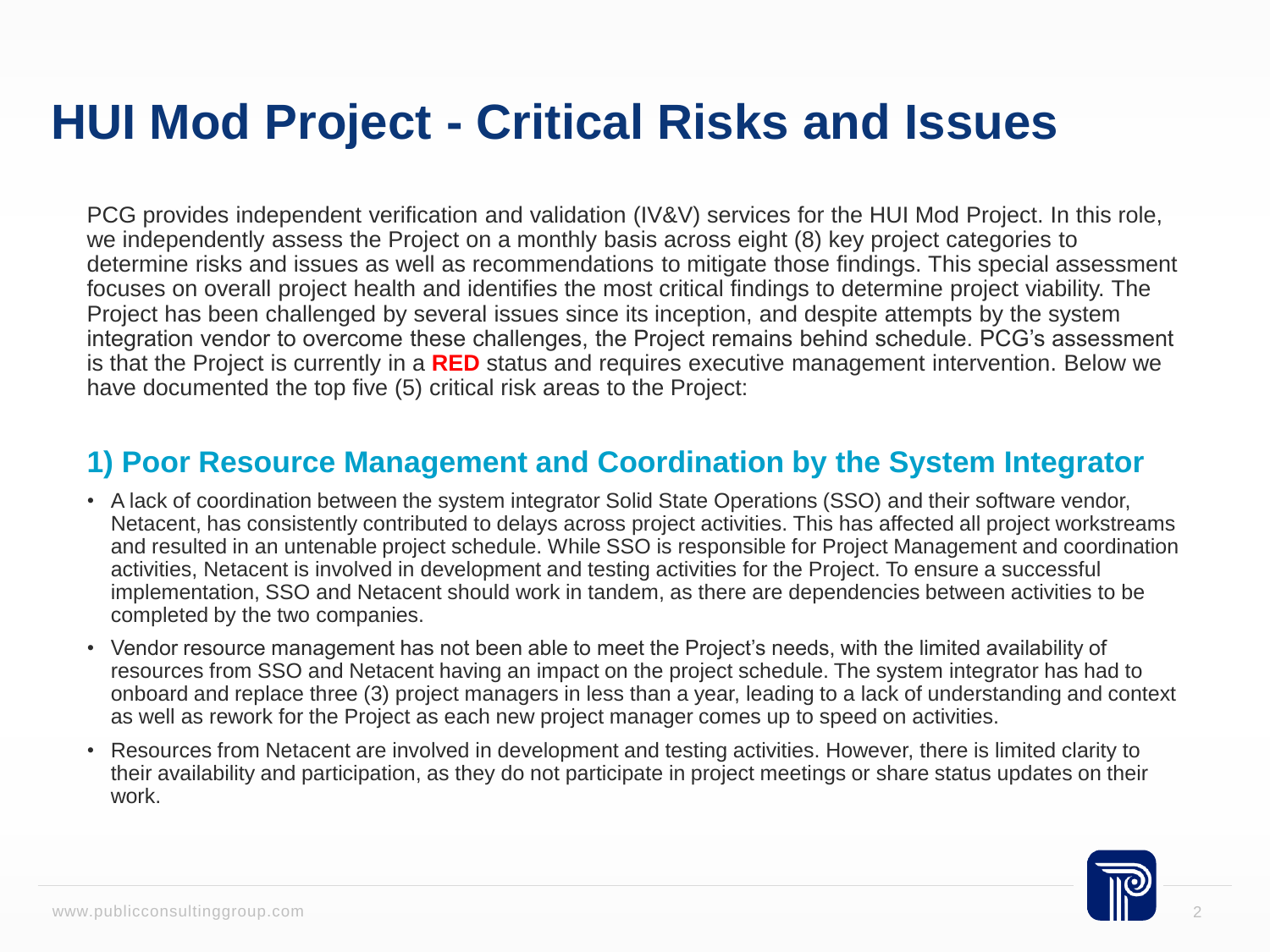#### **2) Project Requirements are Incomplete and Not Well Managed**

- The Project did not identify a clear set of business requirements at the outset of the Project, nor were clear acceptance criteria, tasks, or activities identified in the System Integrator's Statement of Work. This has led to requirements and activities to be defined while the Project is in-flight.
- Gap analysis sessions were conducted in July 2021, during which subject matter experts (SME) from DLIR identified requirements that were met out of the box by the SSO solution, and those that would require configuration/customization, which became the 'gap' requirements.
- Non-gap requirements were discussed but not documented during the gap analysis sessions which has led to an incomplete perspective on what the final system must do to meet DLIR business needs. Without the full set of system requirements, it will not be possible to fully test the system to verify it meets all of DLIR's requirements, resulting in some requirements getting overlooked and not being implemented in the final system released to production, or that the missed requirements will not be discovered until UAT and result in rework or delays.
- A Requirements Traceability Matrix (RTM) has not been developed for the Project, yet design, development, and testing are in progress. An RTM institutes traceability of requirements through all project phases. It helps effectively identify any missing requirements and provides clarity on how user stories progress from scoping into sprint design, development, and eventually into testing.

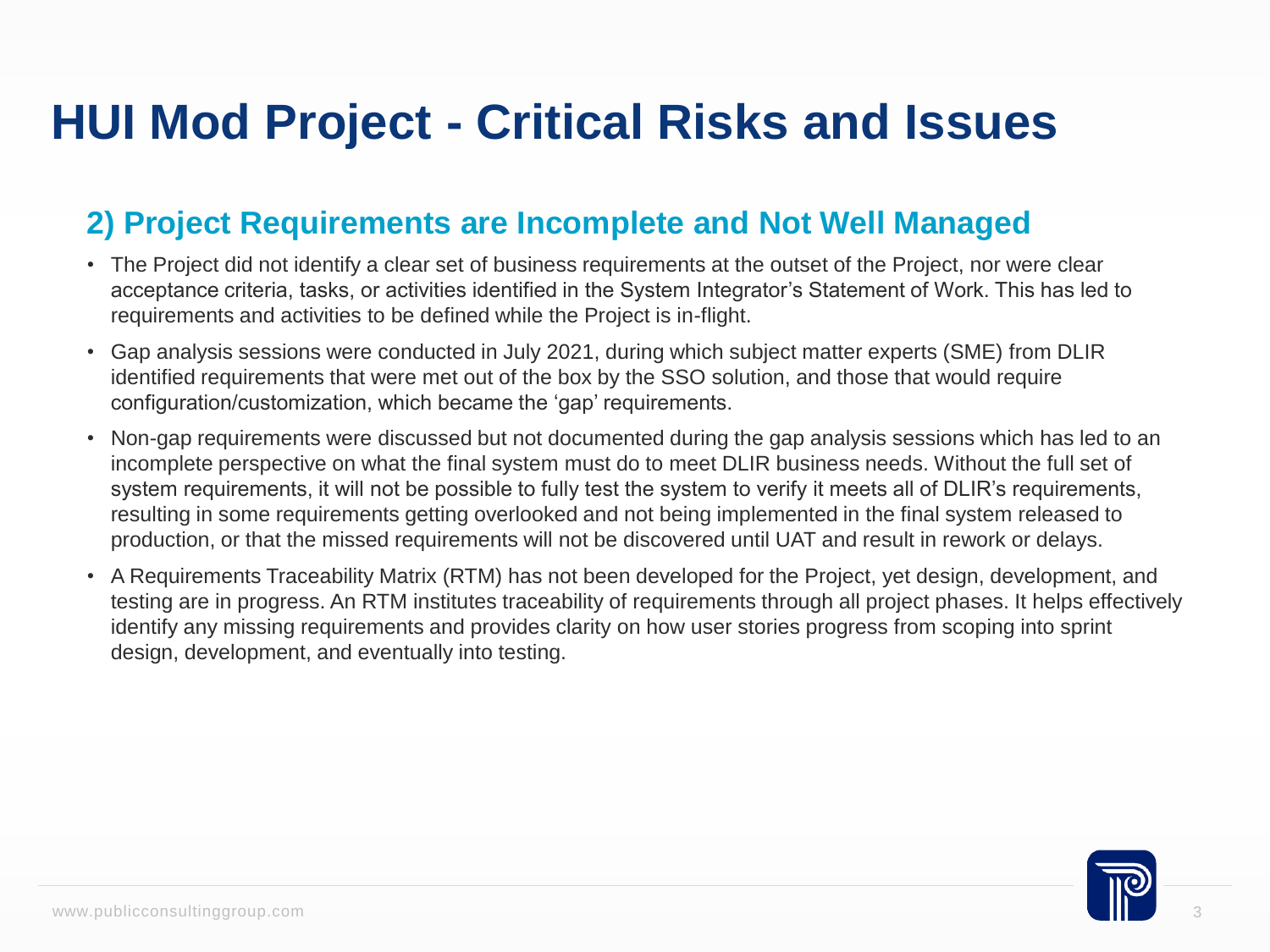#### **3) Lack of Project Governance and Documentation**

SSO is delivering the Project without formalized governance and management plans in place. These plans were not contractually required in DLIR's agreement with SSO; however, it is a best practice for a vendor to manage a project in line with industry standards such as those identified by the Project Management Institute (PMI). These governance plans provide a roadmap for management of a project and help ensure activities are planned for and executed as expected. An initial project schedule was delivered and SSO agreed to document a Test Management Plan and Data Migration Plan, however as of April 2022 these plans have not been finalized.

- Rebaselined Project Schedule The current schedule is not feasible and go-live will be delayed beyond October 2022. Contributing factors include delays in scoping, development, and testing activities across the Benefits, Tax, and Employer Portal modules as well as discrepancies between the multiple schedule tracking tools. It is likely too late to implement preventative measures to maintain the October 2022 release date. Initial estimates by SSO indicate an April 2023 release date may be possible but the mitigation strategies to date have not been effective and the Project continues to fall further behind schedule.
- Test Management Plan There is limited clarity on the testing approach and process, including how it is incorporated into sprint development, what types of testing will be conducted at which stages of the Project (e.g., System Integration Testing (SIT), User Acceptance Testing (UAT), Performance Testing, Americans with Disabilities (ADA) Compliance Testing, Security Testing, etc.), what tools will be used, what data will be required, and who has responsibility for test script creation and execution. Without these details, it will be difficult for the Project to appropriately prepare resources, and critical test elements may be overlooked, resulting in an unstable system.
- Data Migration Plan Data migration activities are scheduled to complete in July 2022, but the final version of the plan and regular updates on conversion activities are not being shared, making it difficult to determine how well the activities are progressing. It is not clear how or when DLIR will have a chance to validate the migrated data.

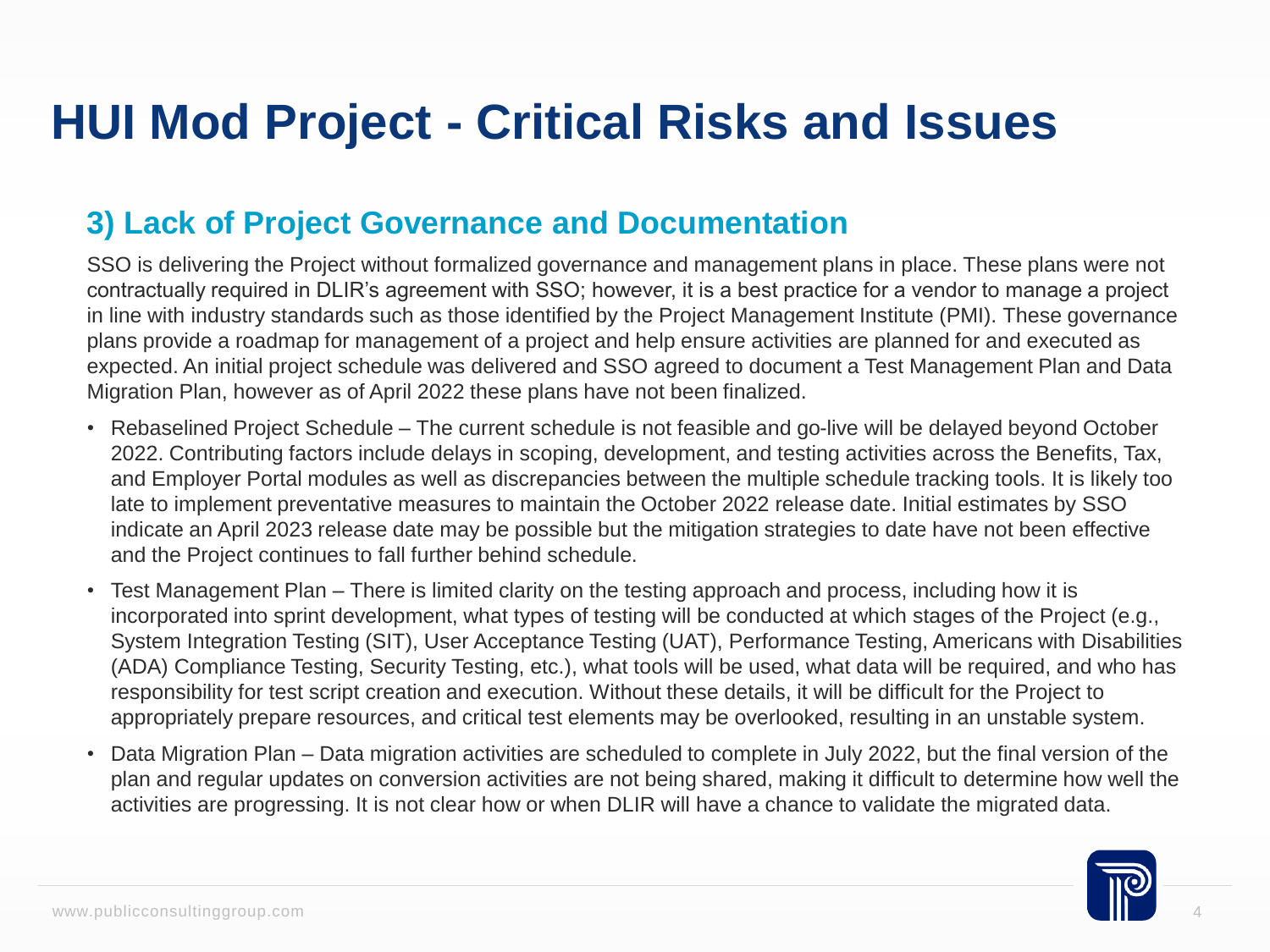#### **4) Lack of Visibility to Project Status**

Delays have been observed across all project activities and there is no visibility to the current project progress, including progress for the different modules.

- Weekly project status meetings are not consistently conducted. There is a need for these weekly meetings with resources from DLIR and SSO present to include reporting on the progress, accomplishments, and roadblocks across the different modules. This will help ensure the various modules are managed consistently, understand any resource constraints, and prevent teams from working in silos. While these are scheduled each week, they are frequently canceled due to lack of availability of vendor staff or lack of updated information.
- The progress of user stories completed in each development sprint is not clearly discussed during management meetings and reports, and it is uncertain which stories were completed vs deferred in a given sprint.
- Reports with details on development progress are not shared by the vendor. Expected details have been identified by the IV&V team and recommended to the vendor to include user stories completed, deferred, and any issues identified in each sprint, testing status, and defect metrics. However, these details remain unavailable.

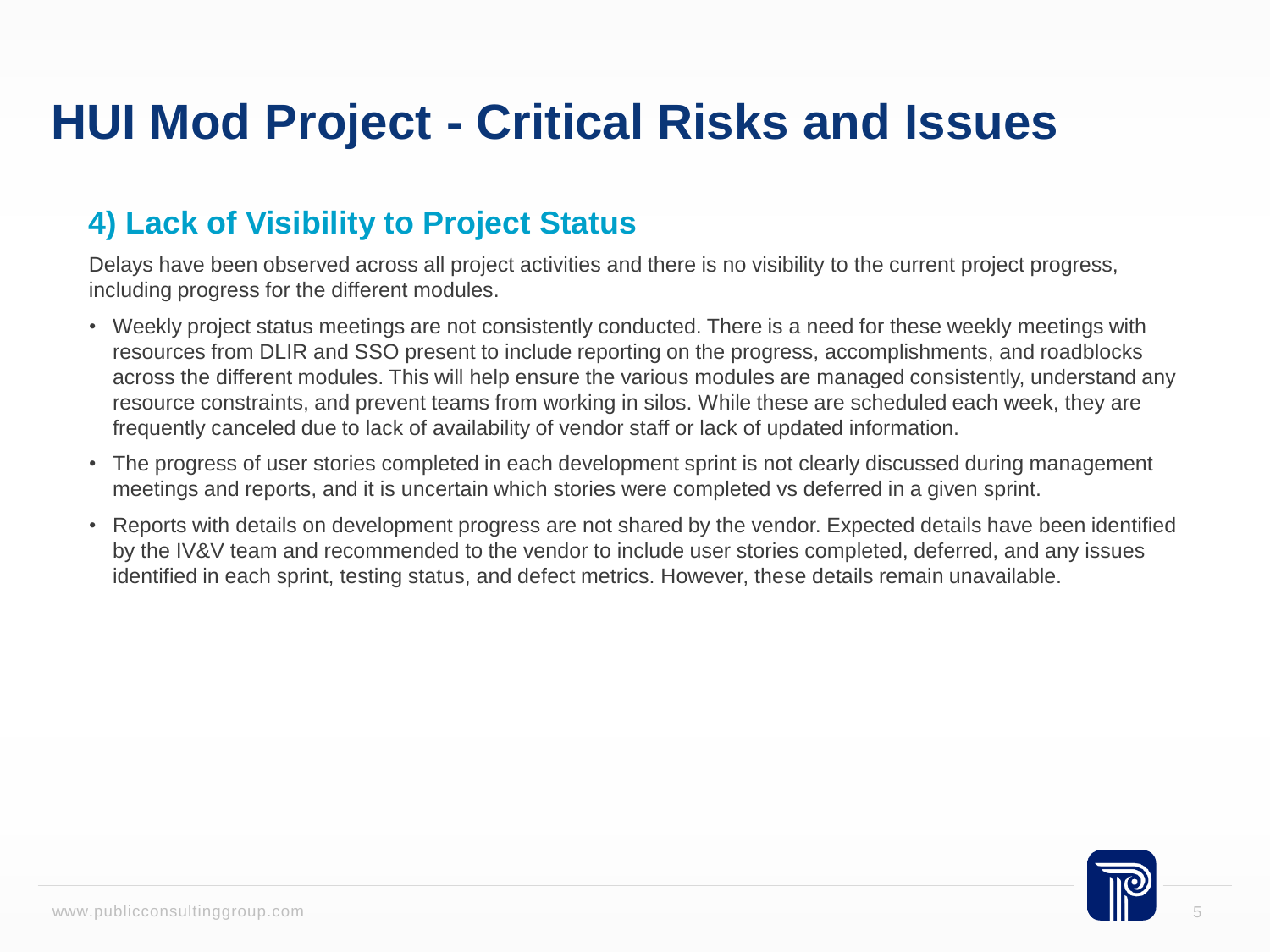#### **5) Project is Behind Schedule and Lacks Schedule Management**

The Project is not on track to meet the October 2022 Go-Live date. The mitigation strategies to date have not been effective and the Project continues to fall further behind schedule.

- Scoping activities for the Tax and Employer Portal (EP) workstreams did not complete as planned in December 2021, and new dates have not yet been identified, leading to delays in development. SSO shared a six-week plan with the DLIR in February 2022 to resolve the delays and ensure scoping could be completed prior to the end of the development phase. However, the dates identified in the plan were not met and remain in progress with no planned completion date.
- The Project should determine the overlap between user stories in Tax and EP, as this could lead to additional scoping and development that should be accounted for in the schedule.
- There is limited clarity on the quality of code as post sprint validation activities have not been taking place as planned due to issues with the staging environment present since February 2022. As a result, testing is behind schedule and no test results have been shared.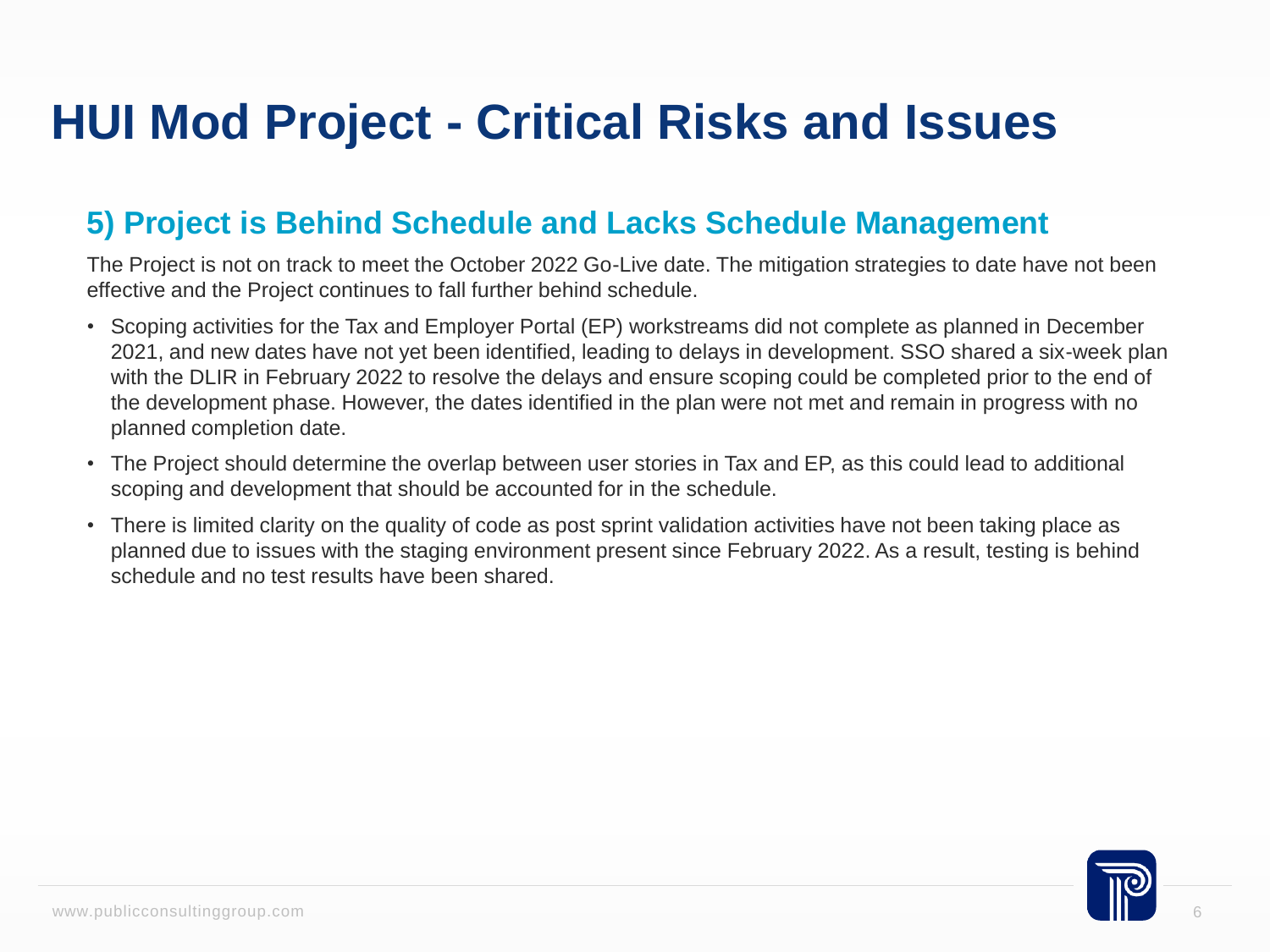## **Executive Summary**

The following section provides a detailed summary for each of the eight (8) categories assessed by the IV&V team on a monthly basis. These findings are as of the last IV&V monthly report which covered through March 2022.

| Jan<br>2022 | <b>Feb</b> | Mar<br>2022 2022 | <b>Category</b>                       | <b>IV&amp;V Observations</b>                                                                                                                                                                                                                                                                                                                                                                                                                                                                                                                                                                                                                                                                                                                                                                                                                                                                                                                                                                                                                                                                                                                                                                                                                                                                                                                                                                          |
|-------------|------------|------------------|---------------------------------------|-------------------------------------------------------------------------------------------------------------------------------------------------------------------------------------------------------------------------------------------------------------------------------------------------------------------------------------------------------------------------------------------------------------------------------------------------------------------------------------------------------------------------------------------------------------------------------------------------------------------------------------------------------------------------------------------------------------------------------------------------------------------------------------------------------------------------------------------------------------------------------------------------------------------------------------------------------------------------------------------------------------------------------------------------------------------------------------------------------------------------------------------------------------------------------------------------------------------------------------------------------------------------------------------------------------------------------------------------------------------------------------------------------|
| H           | H,         |                  | Project and<br>Schedule<br>Management | Activities across all workstreams remain delayed due to several factors including<br>resource constraints (#27) and lack of coordination between SSO and Netacent (#43),<br>lack of planning documents, and unexpected issues causing user stories to get deferred<br>to future Sprints. Together, these create a risk (#28) that the current schedule is not<br>feasible and go-live will be delayed, which has been confirmed by the lack of an<br>accurate schedule and discrepancies between the multiple schedule tracking tools used<br>historically (#7). A new project schedule is currently being developed collaboratively<br>between SSO and DLIR in MS Project. Once the new schedule is baselined, It will be<br>important to implement a process to keep the MS Project schedule synchronized with<br>Azure DevOps. DLIR expected SSO to deliver an updated timeline by 04/01/22, however<br>it was not delivered as planned and is now expected to be complete at the end of April<br>2022. The mitigation strategies to date have not been effective and the Project continues<br>to fall further behind schedule. Many of the weekly project status meetings were<br>canceled during March 2022 (#44), and it will be important for these to occur regularly<br>moving forward, so the team can collaboratively discuss progress, accomplishments,<br>and roadblocks across modules. |

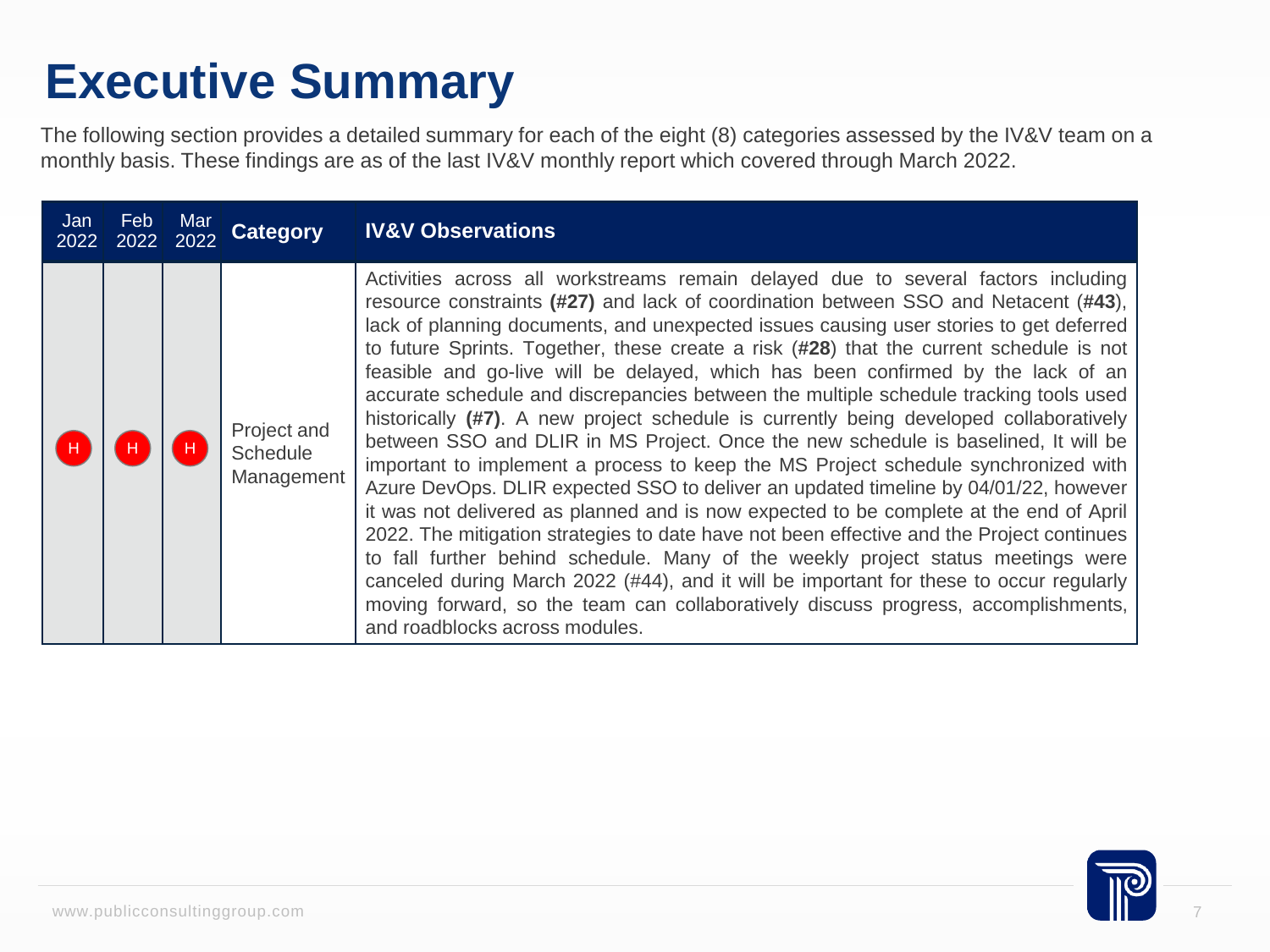| Jan<br>2022 | Feb<br>2022 | Mar<br>2022 | <b>Category</b>            | <b>IV&amp;V Observations</b>                                                                                                                                                                                                                                                                                                                                                                                                                                                                                                                                                                                                                                                                                                                                                                                                                                                                                                                                                                                                                                                                                                                                                                                                                                                                                            |
|-------------|-------------|-------------|----------------------------|-------------------------------------------------------------------------------------------------------------------------------------------------------------------------------------------------------------------------------------------------------------------------------------------------------------------------------------------------------------------------------------------------------------------------------------------------------------------------------------------------------------------------------------------------------------------------------------------------------------------------------------------------------------------------------------------------------------------------------------------------------------------------------------------------------------------------------------------------------------------------------------------------------------------------------------------------------------------------------------------------------------------------------------------------------------------------------------------------------------------------------------------------------------------------------------------------------------------------------------------------------------------------------------------------------------------------|
|             |             |             | Requirements<br>Management | The scoping and development activities for the Tax and EP workstreams remain behind<br>schedule, as documented in Risk #12. Tax scoping sessions progress remains behind<br>the anticipated schedule, and this appears to be affecting Tax development activities<br>planned for March, as they are indicated as "not started" in Smartsheets. The EP<br>development was not completed as planned during March. The IV&V team previously<br>identified a risk (Risk #30) that a lack of a Requirements Traceability Matrix (RTM) may<br>lead to missed activities, and as anticipated, all the "fit" requirements were not<br>documented during the scoping sessions. SSO did not deliver the RTM during March.<br>SSO is currently working to document an RTM which includes all requirements;<br>however, a new delivery date has not been provided. Development and testing are<br>progressing, without an RTM in place, which could lead to missed activities. To<br>mitigate Risk #38 where non-gap requirements are not being tested, a user story<br>scoping and acceptance criteria workshop was held on 03/02/22. During this meeting,<br>analysts from SSO and the SMEs from DLIR agreed on a single process and template<br>for user story authoring, across Benefits, Tax, and Employer Portal workstreams. |
|             |             |             | Design and<br>Development  | Development activities continued this month for all workstreams, although it is unclear<br>what progress was made or what challenges have been encountered during the process<br>as aggregated data has not been shared or reliably tracked by the Project. EP<br>development again missed the planned completion by the end of March 2022. SSO<br>continues to look at ways to improve Sprint reporting (Risk #21) to include additional<br>details which will be more beneficial once the associated testing can begin, however<br>weekly reporting that was planned to begin on 02/04/22 did not occur and a new date<br>has not been identified. SSO stated during March 2022 that a project dashboard will be<br>implemented, for tracking of metrics across all modules in one central location, however<br>a completion date for implementation of the dashboard has not been provided.                                                                                                                                                                                                                                                                                                                                                                                                                          |

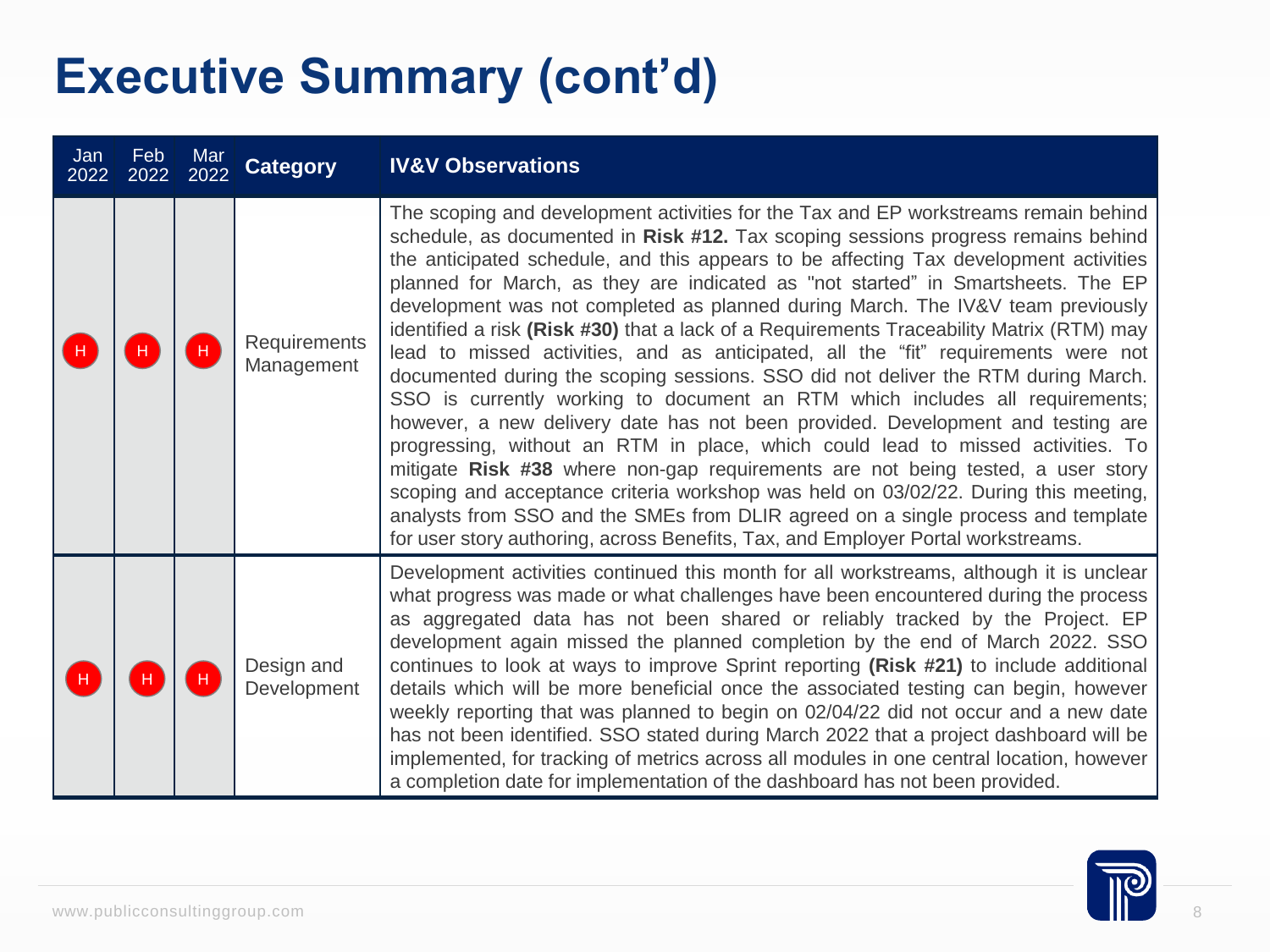| Jan<br>2022  | <b>Feb</b><br>2022 | Mar<br>2022 | <b>Category</b>    | <b>IV&amp;V Observations</b>                                                                                                                                                                                                                                                                                                                                                                                                                                                                                                                                                                                                                                                                                                                                                                                                                                                                                                                                                                                                                                                                                                                                                                                                                                                                                                                                                                                                                      |
|--------------|--------------------|-------------|--------------------|---------------------------------------------------------------------------------------------------------------------------------------------------------------------------------------------------------------------------------------------------------------------------------------------------------------------------------------------------------------------------------------------------------------------------------------------------------------------------------------------------------------------------------------------------------------------------------------------------------------------------------------------------------------------------------------------------------------------------------------------------------------------------------------------------------------------------------------------------------------------------------------------------------------------------------------------------------------------------------------------------------------------------------------------------------------------------------------------------------------------------------------------------------------------------------------------------------------------------------------------------------------------------------------------------------------------------------------------------------------------------------------------------------------------------------------------------|
|              |                    |             | <b>Testing</b>     | This month SSO shared updated versions of the Test Management Plan. Because this<br>plan has been delivered, Risk #24 has been closed. However, gaps remain in the plan in<br>the areas of the benefits workstream, tax workstream, and Data Management - including<br>details on the data that will be present in each test environment, how the data will be<br>created, how often the data will be refreshed, how the data will be protected, and when<br>code will be promoted. Gaps also remain in the areas of associated timelines, entry and<br>exit criteria for each phase, and roles and responsibilities for all testing phases. Anew<br>risk (#42) has been created to document these needed updates. The quality of the<br>Sprints delivered to date remains unknown since testing has not occurred by DLIR and<br>no test details have been shared for any of the workstreams (#33). There was no<br>progress on Risk #39 regarding a lack of early end-to-end testing, which may disrupt<br>UAT during February 2022. A series of needs assessment meetings to identify a<br>complete list of interface partners began in April 2022, to address the need for testing<br>with interface partners, which could cause delays (#40). These meetings were canceled<br>through the first four weeks of March, due to resource availability. Meetings resumed on<br>03/31/22. A plan for regressions testing (#26) remains outstanding. |
| $\mathbf{M}$ | M                  | M           | Data<br>Management | Data Conversion activities continued this month but there is still not a final plan guiding<br>the process, and therefore it is difficult to determine how well the activities are<br>progressing. Because a draft plan was delivered and continues to be updated, Risk #6<br>has been closed. The scheduled activities remain a black box which expects to complete<br>in July 2022, and while the Project has stated in meetings that they plan to use a two-<br>phased approach for data conversion, the details have not been shared or documented.<br>Finalization of the plan for data conversion and implementation of that plan will be<br>tracked in Risk #35.                                                                                                                                                                                                                                                                                                                                                                                                                                                                                                                                                                                                                                                                                                                                                                           |

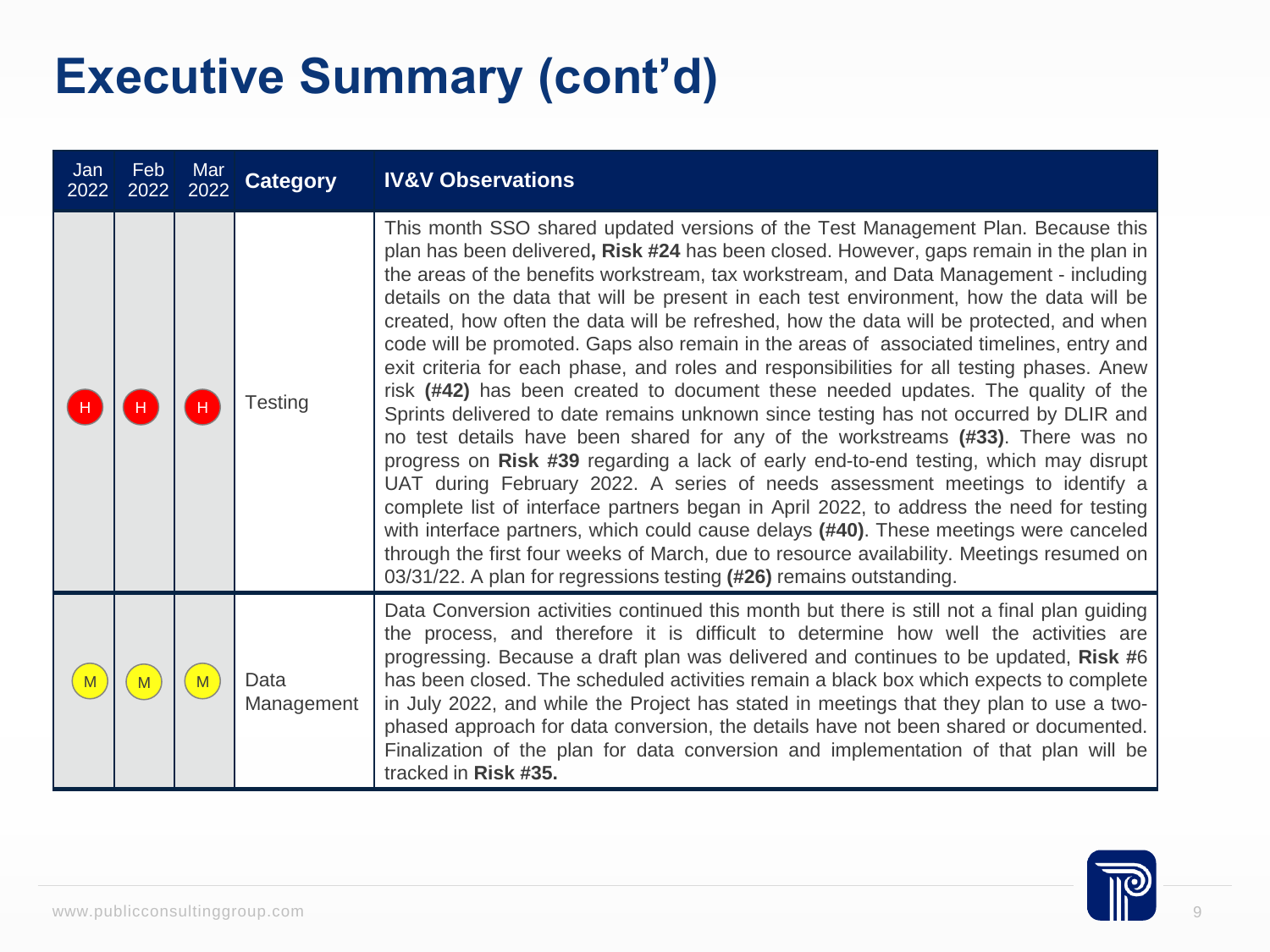| Jan<br>2022 | Feb<br>2022 | Mar<br>2022 | <b>Category</b>                        | <b>IV&amp;V Observations</b>                                                                                                                                                                                                                                                                                                                                                                                                                                                                                                                                                                                                                                                                      |
|-------------|-------------|-------------|----------------------------------------|---------------------------------------------------------------------------------------------------------------------------------------------------------------------------------------------------------------------------------------------------------------------------------------------------------------------------------------------------------------------------------------------------------------------------------------------------------------------------------------------------------------------------------------------------------------------------------------------------------------------------------------------------------------------------------------------------|
|             |             |             | Security                               | There have been no significant developments during this period. SSO has stated that<br>they plan to develop and deliver a consolidated system security plan, however a<br>completion date has not been provided. Risk #36 remains open concerning the lack of<br>a system security plan which could lead to vulnerabilities in the system. The IV&V team<br>is also unclear how production data is planned to be used in development and test<br>environments, which raises the risk that restricted data will be shared or accessed<br>inappropriately (#37).                                                                                                                                    |
|             |             |             | Organizational<br>Change<br>Management | The Project continues to hold bi-weekly working sessions with DLIR stakeholders from<br>all affected program areas which is useful to communicate status, share upcoming<br>processes, and gain buy-in from staff, however an OCM plan has not been developed.<br>Lack of an OCM plan could create negative impacts, such as schedule slippage, and<br>can reduce end user buy-in and adoption. DLIR and SSO have agreed to work together<br>on the creation of an OCM plan to ensure alignment on the strategy and approach for<br>OCM activities. A date for completion of the plan has not been identified yet.<br>Development and implementation of this plan will be tracked under Risk #41. |
|             |             |             | Knowledge<br><b>Transfer</b>           | Activities have not yet started but are planned in the project schedule and will be<br>monitored.                                                                                                                                                                                                                                                                                                                                                                                                                                                                                                                                                                                                 |
|             |             |             |                                        |                                                                                                                                                                                                                                                                                                                                                                                                                                                                                                                                                                                                                                                                                                   |

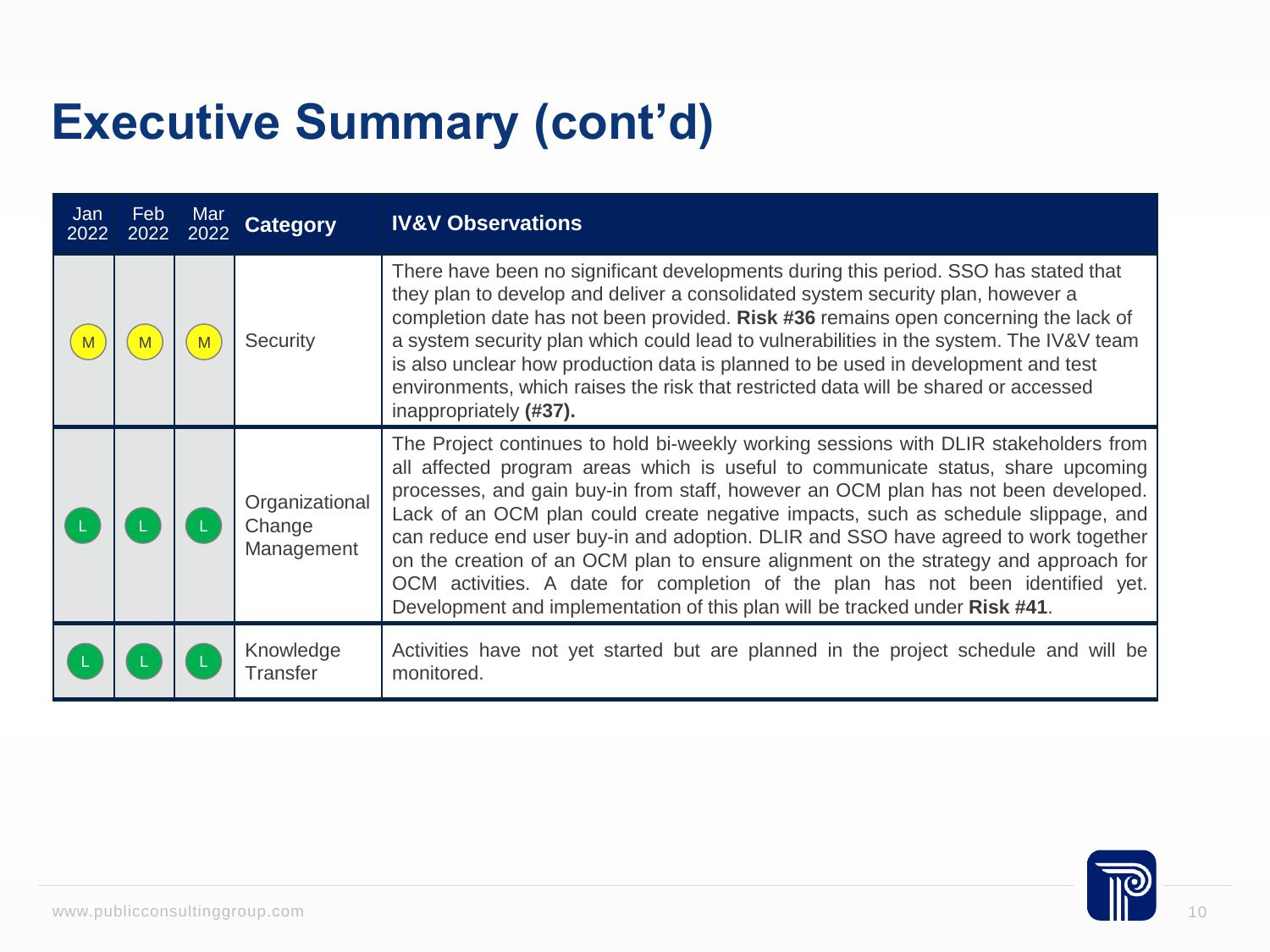### Open IV&V Findings by Category and Priority Open IV&V Findings by Category and Priority



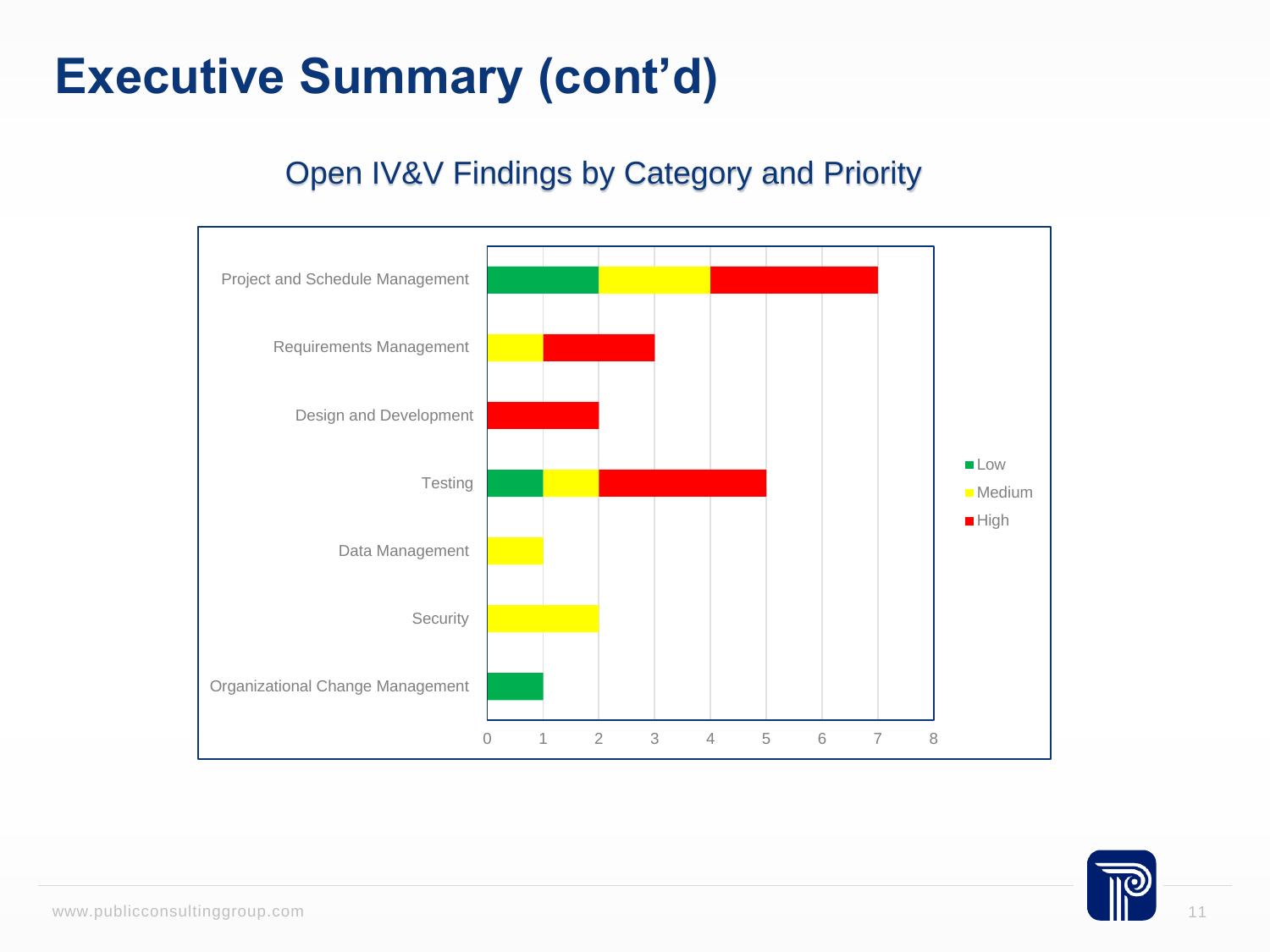### **HUI Mod Project Options**

There are significant concerns about SSO's ability to complete the Project based on the deficiencies presented in this report. PCG recommends that DLIR pursue one of the following options:

- **1. Pause the Project and meet with SSO leadership to request an improvement plan that will provide confidence in SSO's ability to complete the project**
- **2. Terminate the existing agreement with SSO and reprocure a new solution using a more structured RFP**

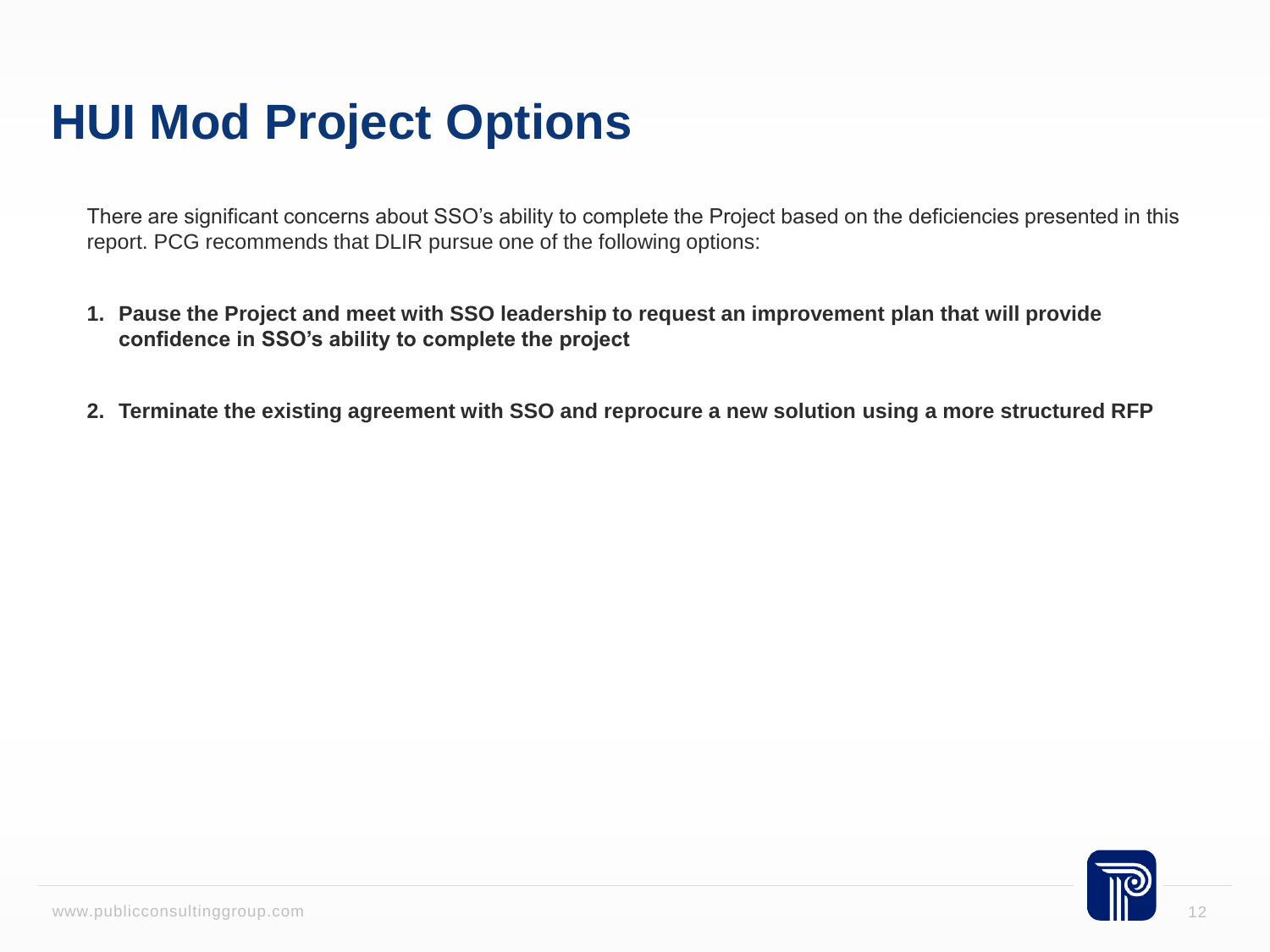## **Option 1: Pause the Project**

#### **Cease all Project activities and meet with SSO leadership to request a detailed improvement plan, with**  measurable outcomes and timelines, that will provide confidence in SSO's ability to complete the Project.

#### **Advantages:**

- 1. Least disruptive to current process as teams are already in place and working.
- 2. Retains the information and momentum that the Project established in getting to an active project.
- 3. Continuing with SSO may be the lowest cost option to get a modernized system.
- 4. The limited functionality that has been developed and demonstrated, which cover the Benefits workstream, seems to match what was designed. However, the developed solution has not been tested yet to verify the quality or that it meets DLIR needs.
- 5. While there are current issues, they have been identified and mitigation plans discussed. Any other option may come with the same issues that DLIR is experiencing now.

#### **Risks:**

- 1. Any delay will extend the potential go-live date (for at least the length of time of the pause).
- 2. Increasingly unlikely that SSO can finish the work in the next year, if ever.
- 3. SSO Netacent relationship does not seem repairable given that there were already communication issues between the firms prior to a lawsuit being filed, and there has been no visible improvement in the relationship post lawsuit even after the sides committed to working together. Without Netacent cooperation and their Data Station product, the Project will never finish. Any money spent now could be wasted.
- 4. SSO has not been able to correct identified deficiencies in the past regardless of how much time they have been given. Two weeks likely will not make a difference, and it is difficult to say how much time WOULD make a difference. Any pause could be delaying the inevitable.
- 5. SSO seems to be facing culture issues and financial instability leading to an inability to retain resources and maintain a high level of product quality. Without the right people, the Project cannot move forward or complete. The staff that SSO has been left with do not appear capable of leading the Project to a successful outcome.
- 6. The Employer Portal does not seem well understood by SSO, and the Tax module is unproven and not in production in any state yet. Any resulting solution may not meet DLIR needs.

#### **Additional recommendations if this option is chosen:**

- 1. Implement strong project controls to monitor and track project progress and prevent future delays.
- 2. Establish project governance including project management plans for all areas, and SSO must document plans on how and when it will deliver these plans and adhere to the established processes.
- 3. Document all project requirements and track through completion.

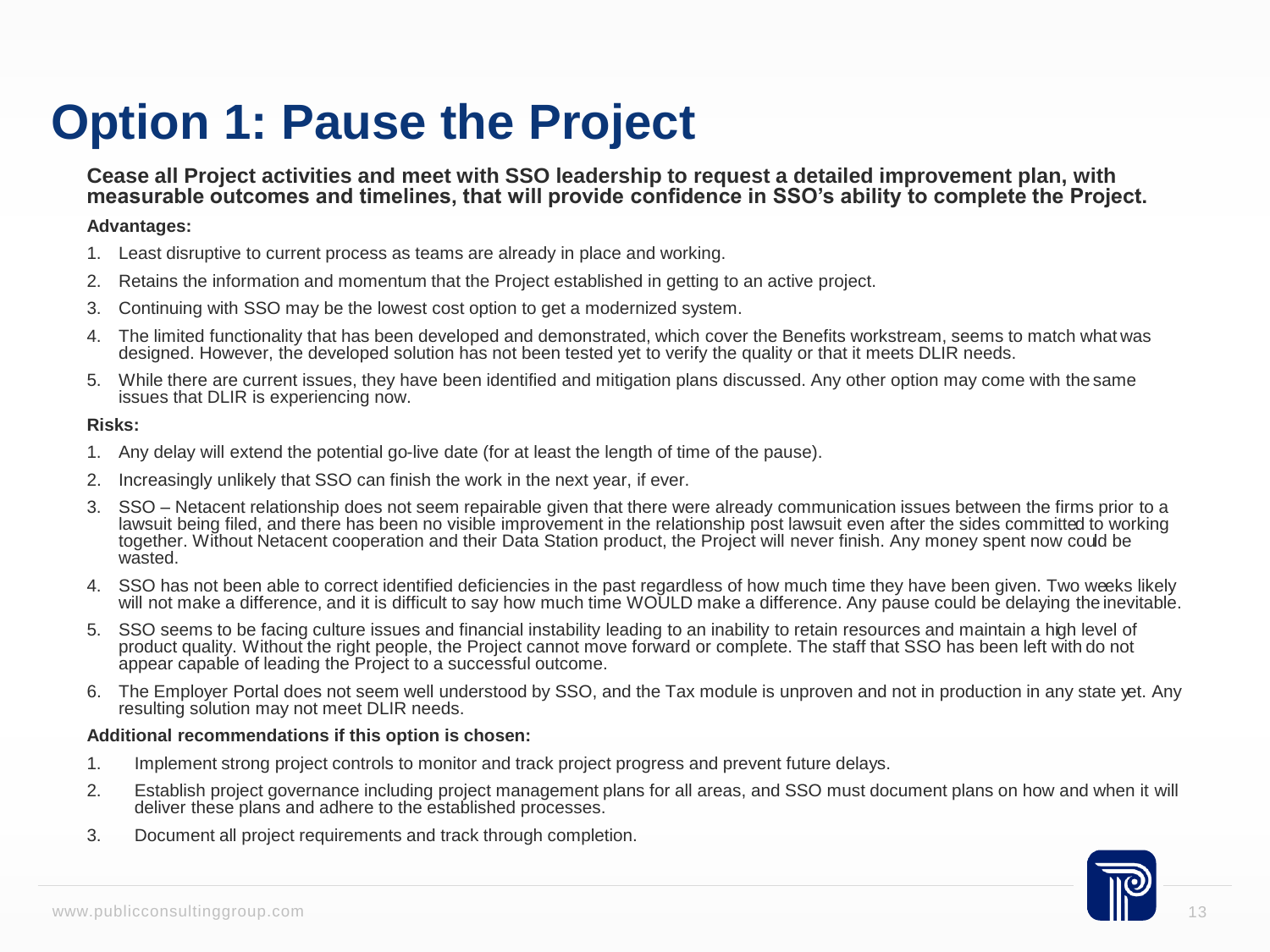## **Option 2: Terminate SSO Contract and Reprocure**

#### **Terminate the existing agreement with SSO and reprocure a new solution using a more structured RFP.**

#### **Advantages:**

- 1. Allows DLIR to more clearly define what functionality is desired in a modernized solution, which could lead to a solution that better fits DLIR business needs.
- 2. A comprehensive request for proposal (RFP) and resulting contract/statement of work (SOW) will enable DLIR to include better project controls around governance and project planning, which increases the probability of success and of meeting established timelines.
- 3. DLIR can use the lessons learned from this iteration and reuse the work products developed to date to create a more robust and complete solution.
- 4. Prevents spending additional funds on a solution that may never work.
- 5. USDOL may provide additional funding in the future so that DLIR can get the product and quality they want.

#### **Risks:**

- 1. Will delay modernization by at least 2-3 years, and any advantages gained from a modernized system will be delayed, as well as risks from staying on the legacy system will remain. During the interim period, legally or legislatively required upgrades may be difficult to implement, such as those for additional supported languages.
- 2. Will likely increase up-front modernization costs \$20M 40M more than currently budgeted (for design, development, and implementation costs). However, total cost of ownership (TCO) may not be significantly different based on the SSO contract structure which includes a percentage-based operational cost expense that adds considerable unknown cost to the existing contract.
- 3. DLIR staff may become disengaged or jaded and not eager to participate in future efforts.

#### **Additional recommendations if this option is chosen:**

- 1. Establish a state-led PMO to support the new engagement.
- 2. Establish project governance requirements in the RFP which the selected vendor must document plans to support. This should also include organizational change management (OCM) considerations to mitigate the impacts to staff engagement identified above.
- 3. Document comprehensive project requirements for inclusion in RFP and require the selected vendor to maintain a requirement traceability matrix (RTM).
- 4. Look to leverage completed aspects of the current project such as any documented requirements/RTM, gap analysis results, business process documentation, and user stories developed to date.
- 5. Consider any modular modernization that can be completed in the interim period prior to a full modernization, such as ID verification consultinggroup.com